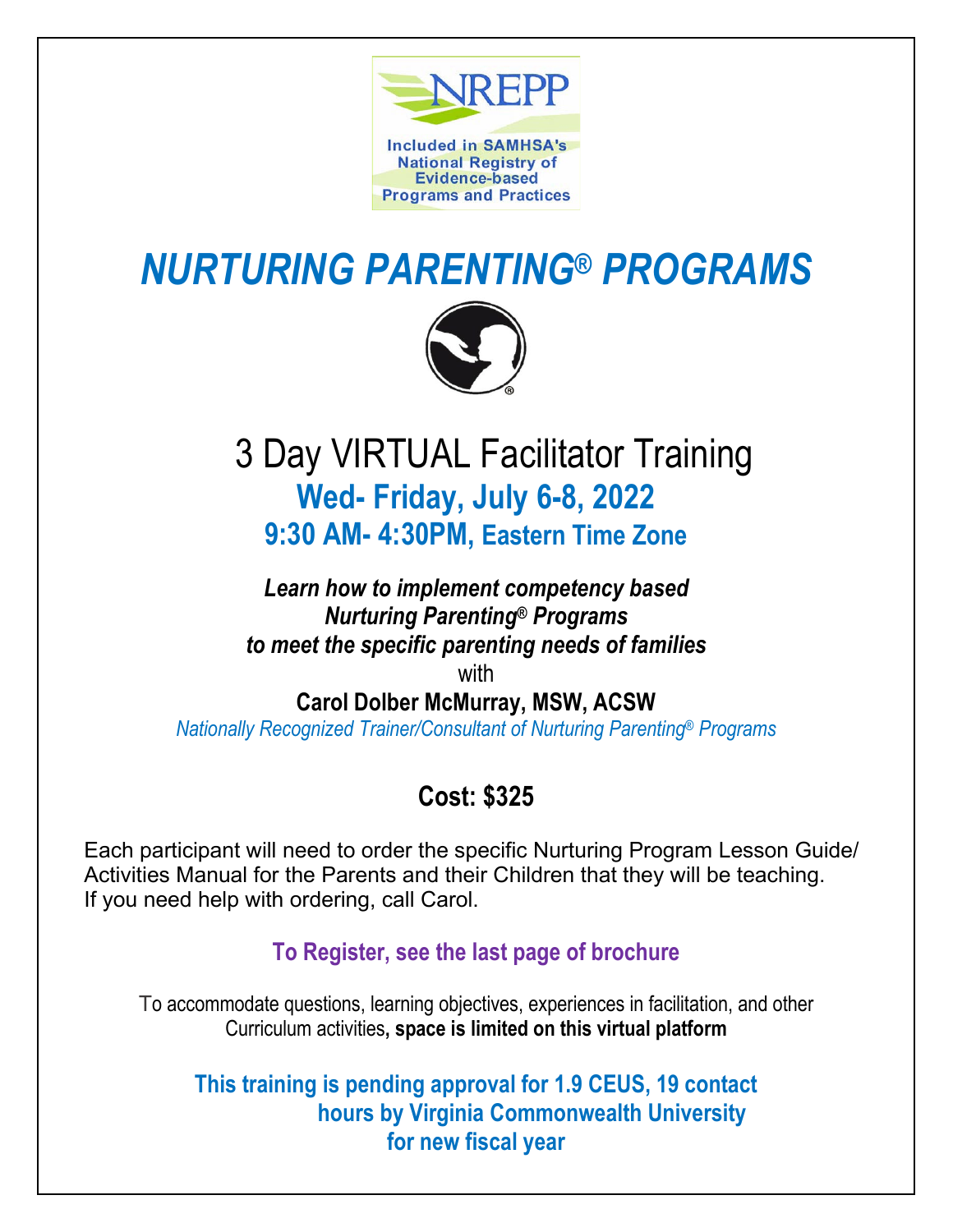### **The Nurturing Parenting***®* **Programs**

The Nurturing Parenting*®* Programs are proven, evidenced based, family focused programs, recognized for their effectiveness in preventing and treating child abuse and neglect. Dept. of Social Services, Day Care Facilities, Prevention Programs of Community Services' Boards, women centers, parenting centers, and many other organizations committed to helping families and children, have utilized NPP as a primary parenting program to promote healthy family life and break the cycle of child maltreatment.

**Nurturing Parenting**® **Programs** work to address the specific needs of different populations, at different levels:

Prenatal Families™ Nurturing Skills for Families™, Prenatal -19 ABC's for Parents & Their Children 5 to 8 Nurturing Skills for Teen Parents Parents & Their Children with Special Needs & Health Challenges Nurturing America's Military Families Community Based Education (CBE) in Nurturing Parenting Nurturing Fathers CBE for Military Families Nurturing God's Way CBE - Alcohol & Kids Don't Mix **Family Nurturing Camp** Family Nurturing Camp CBE - Alcohol, Anger & Abuse CBE - Teen Pregnancy Prevention Developing Nurturing Skills (DNS): School-Based Program

### **TERTIARY Prevention-Treatment COMPREHENSIVE**

Parents & Their Infants, Toddlers & Preschoolers - 16 Sessions Teen Parents & Their Children Parents & Their School-Age Children 5-11 Years Parents & Their Infants, Toddlers & Preschoolers Young Parents & Their Families - 16 Sessions Spanish Spanish Speaking Parents & Their Children Birth to 12 Parents & Adolescents **Spanish Speaking Parents & Their Children 4 to 12 Years** Spanish Speaking Parents & Their Children 4 to 12 Years Hmong Parents & Adolescents Families in Substance Abuse Treatment & Recovery **Supplemental Programs too** It's All About Being a Teen for African-American Families ™ for African-American Families ™

### **Primary Prevention-Education SECONDARY Prevention-Intervention**

Native-American

**For more information on programs, go to [www.nurturingparenting.com](http://www.nurturingparenting.com/) to review which Program most meets your families' needs or call the trainer Carol, prior to the training to discuss. In these 19 hours of training, you will learn:**

- The philosophy, values, goals, structure, and validation of the Nurturing Parenting<sup>®</sup> Programs.
- The 5 Parenting Constructs of abuse/neglect and how NPP works on: Re-Parenting in knowledge/ beliefs and skills, the impact of maltreatment on brain development, how to assess high risk parenting beliefs, how to gather process evaluation data as well as pre-post program evaluation data.
- How to utilize competency- based parenting lessons and programs to meet individual parenting needs of families; How to Implement group and home- based Nurturing Parenting® Programs at the different prevention levels: primary, secondary, tertiary, and comprehensive; including hands-on practice activities in, use of program materials/ videos, assessment tools, family home practice assignments, icebreakers, family time. This training works to simulate the format of what takes place in a Nurturing Parenting Program® class.
- How to administer and score online versions of the Adult-Adolescent Parenting Inventory (AAPI-2) and Nurturing Skills Competency Scale (NSCS) and how to best select the Nurturing Parenting<sup>®</sup> Program model for your organization.

During this training**, different Nurturing Parenting**® **Program Curricula will be discussed. The Nurturing God's Way Parenting® Program for Christian Families**®**, the Nurturing Program for Parents & Their Children with Special Needs and Health Challenges™, and Nurturing Father's Program require separate specialized or advanced training. Please go to the website [www.nurturingparenting.com](http://www.nurturingparenting.com/) for information on these 3 different trainings. The review & purchase of the N.P.P. Curricula is ordered on the website through Family Development Resources, Inc.**